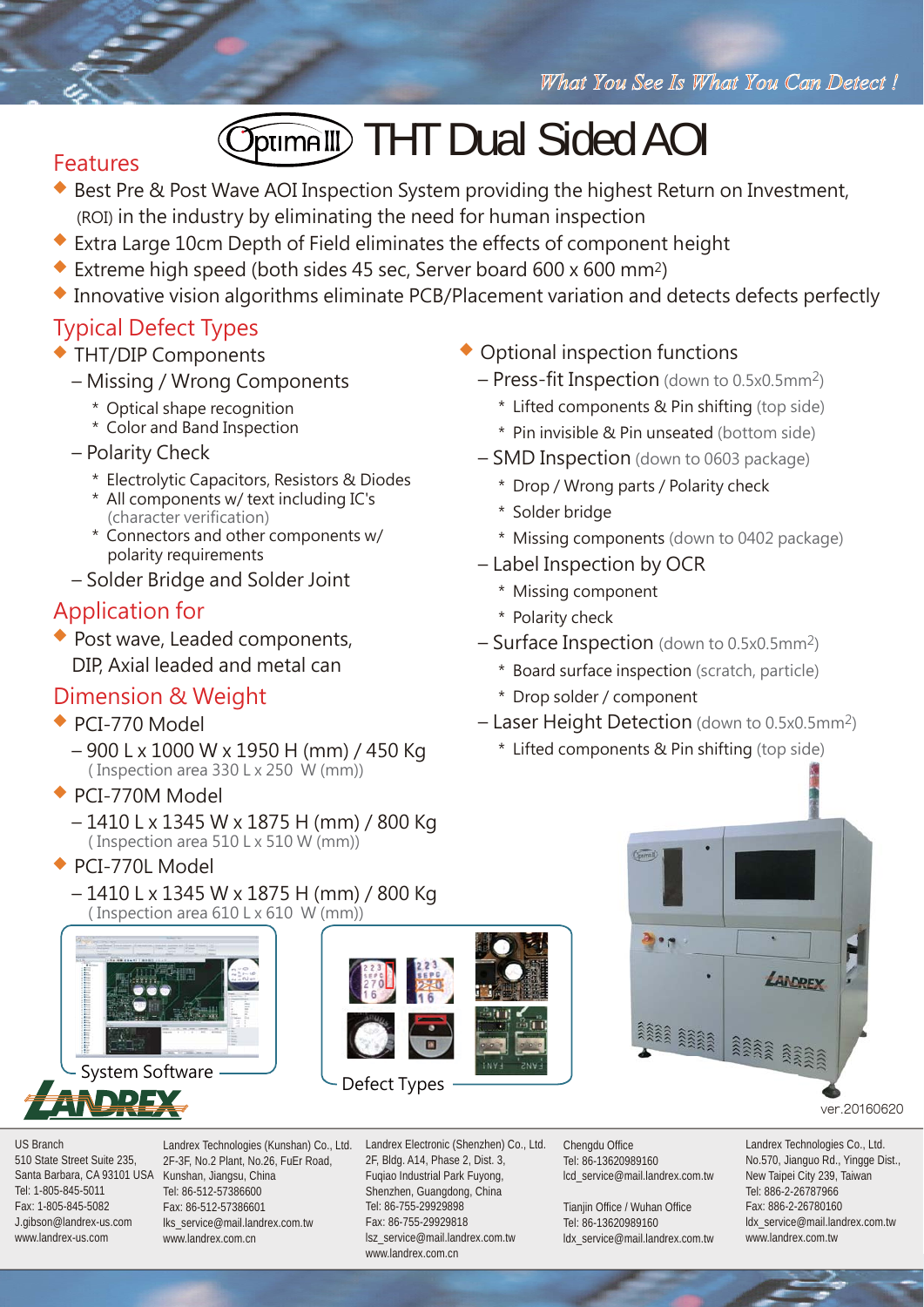# **THT Top Sided AOI**

#### Features

- ◆ Best Pre & Post Wave AOI Inspection System providing the highest Return on Investment, (ROI) in the industry by eliminating the need for human inspection
- **◆** Extra Large 10cm Depth of Field eliminates the effects of component height
- **◆** Extreme high speed (top side 30 sec, Server board 600 x 600 mm2)
- **◆** Innovative vision algorithms eliminate PCB/Placement variation and detects defects perfectly

### Typical Defect Types

- **◆** THT/DIP Components
	- Missing / Wrong Components
		- \* Optical shape recognition
		- \* Color and Band Inspection
	- Polarity Check
		- \* Electrolytic Capacitors, Resistors & Diodes
		- \* All components w/ text including IC's (character verification)
		- \* Connectors and other components w/ polarity requirements

#### Application for

**◆** Post wave, Leaded components, DIP, Axial leaded and metal can

#### Dimension & Weight

- **◆** PCI-760 Model
	- 900 L x 1000 W x 1950 H (mm) / 450 Kg ( Inspection area 330 L x 250 W (mm))
- **◆** PCI-760M Model
	- 1410 L x 1345 W x 1875 H (mm) / 800 Kg ( Inspection area 510 L x 510 W (mm))
- **◆** PCI-760L Model
	- 1410 L x 1345 W x 1875 H (mm) / 800 Kg ( Inspection area 610 L x 610 W (mm))



System Software









#### ver.20160530

US Branch 510 State Street Suite 235, Santa Barbara, CA 93101 USA Kunshan, Jiangsu, China Tel: 1-805-845-5011 Fax: 1-805-845-5082 J.gibson@landrex-us.com www.landrex-us.com

Landrex Technologies (Kunshan) Co., Ltd. 2F-3F, No.2 Plant, No.26, FuEr Road, Tel: 86-512-57386600 Fax: 86-512-57386601 lks\_service@mail.landrex.com.tw www.landrex.com.cn

Landrex Electronic (Shenzhen) Co., Ltd. 2F, Bldg. A14, Phase 2, Dist. 3, Fuqiao Industrial Park Fuyong, Shenzhen, Guangdong, China Tel: 86-755-29929898 Fax: 86-755-29929818 lsz\_service@mail.landrex.com.tw www.landrex.com.cn

Chengdu Office Tel: 86-13620989160 lcd\_service@mail.landrex.com.tw

Tianiin Office / Wuhan Office Tel: 86-13620989160 ldx\_service@mail.landrex.com.tw Landrex Technologies Co., Ltd. No.570, Jianguo Rd., Yingge Dist., New Taipei City 239, Taiwan Tel: 886-2-26787966 Fax: 886-2-26780160 ldx\_service@mail.landrex.com.tw www.landrex.com.tw

- ◆ Optional inspection functions
	- SMD Inspection (down to 0603 package)
		- \* Drop / Wrong parts / Polarity check
		- \* Missing components (down to 0402 package)
	- Label Inspection by OCR
		- \* Missing component
		- \* Polarity check
	- Surface Inspection (down to 0.5x0.5mm2)
		- \* Board surface inspection (scratch, particle)
		- \* Drop solder / component
	- Laser Height Detection (down to 0.5x0.5mm2)
		- \* Lifted components & Pin shifting (top side)